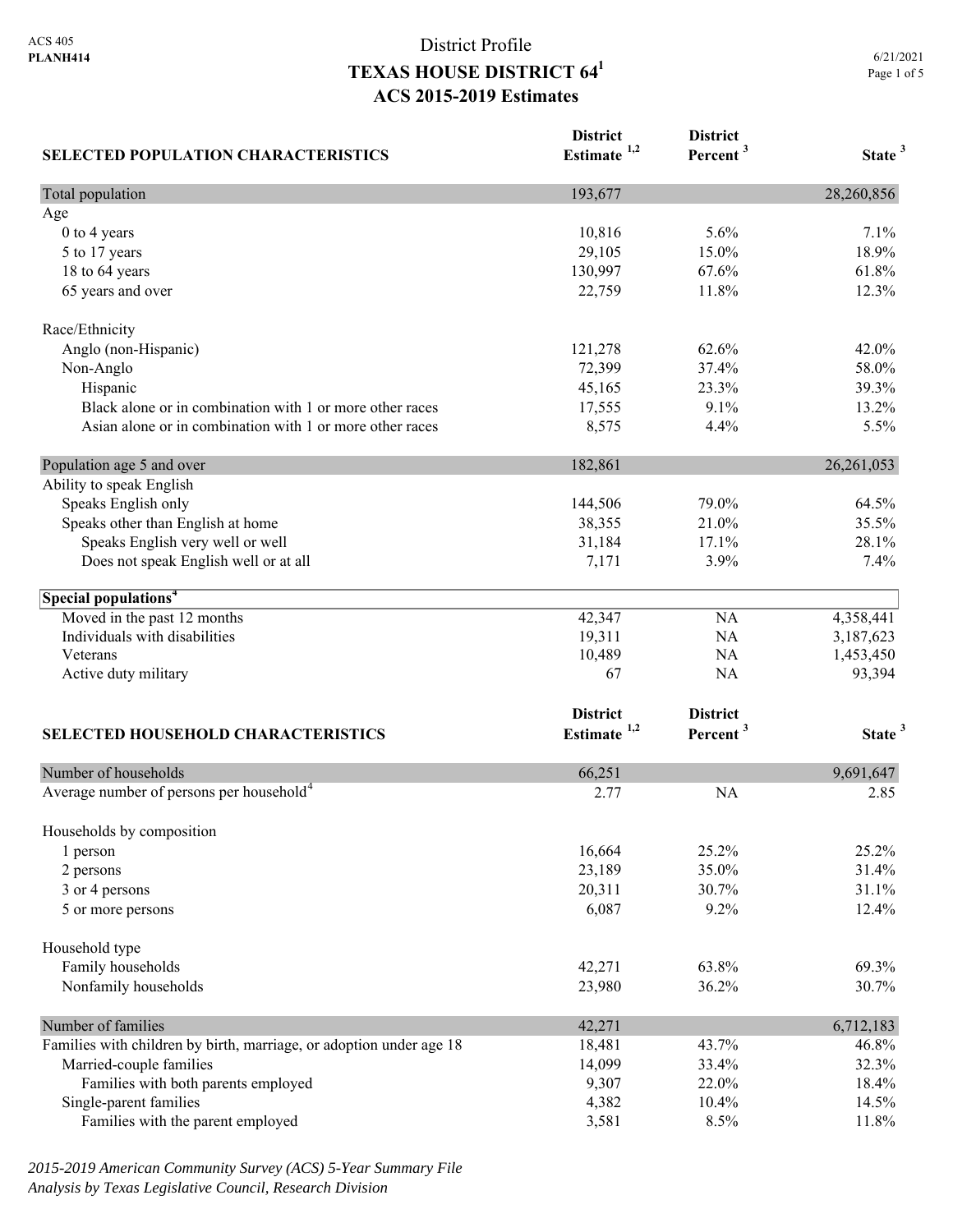| <b>SELECTED EDUCATION CHARACTERISTICS</b>                                | <b>District</b><br>Estimate <sup>1,2</sup> | <b>District</b><br>Percent <sup>3</sup> | State <sup>3</sup> |
|--------------------------------------------------------------------------|--------------------------------------------|-----------------------------------------|--------------------|
| Population age 3 and over enrolled in school                             | 62,672                                     |                                         | 7,681,758          |
| School status                                                            |                                            |                                         |                    |
| In preschool (public and private)                                        | 2,712                                      | 4.3%                                    | 6.0%               |
| In kindergarten, elementary, middle, or high school (public and private) | 28,068                                     | 44.8%                                   | 69.8%              |
| In preschool through 12th grade (public only)                            | 27,301                                     | 43.6%                                   | 68.8%              |
| In college, graduate, or professional school                             | 31,892                                     | 50.9%                                   | 24.3%              |
| Population age 25 and over                                               | 121,253                                    |                                         | 18, 131, 554       |
| <b>Educational attainment</b>                                            |                                            |                                         |                    |
| Bachelor's degree or higher                                              | 45,271                                     | 37.3%                                   | 29.9%              |
| Less than high school graduate                                           | 12,292                                     | 10.1%                                   | 16.3%              |
| <b>SELECTED LABOR CHARACTERISTICS</b>                                    | <b>District</b><br>Estimate $1,2$          | <b>District</b><br>Percent <sup>3</sup> | State <sup>3</sup> |
|                                                                          |                                            |                                         |                    |
| Civilian employed population age 16 and over                             | 103,144                                    |                                         | 13,253,631         |
| Civilian employment sector                                               |                                            |                                         |                    |
| Private sector                                                           | 79,348                                     | 76.9%                                   | 80.1%              |
| Government sector                                                        | 17,321                                     | 16.8%                                   | 13.0%              |
| Self-employed                                                            | 6,179                                      | 6.0%                                    | 6.7%               |
| Industry for civilian employed population                                |                                            |                                         |                    |
| Agriculture, forestry, fishing, hunting, and mining                      | 953                                        | 0.9%                                    | 3.0%               |
| Construction                                                             | 6,599                                      | 6.4%                                    | 8.6%               |
| Manufacturing                                                            | 8,214                                      | 8.0%                                    | 8.5%               |
| Wholesale trade                                                          | 3,198                                      | 3.1%                                    | 2.9%               |
| Retail trade                                                             | 12,295                                     | 11.9%                                   | 11.4%              |
| Transportation and warehousing and utilities                             | 5,006                                      | 4.9%                                    | 5.9%               |
| Information                                                              | 2,076                                      | 2.0%                                    | 1.7%               |
| Finance and insurance, and real estate and rental and leasing            | 6,115                                      | 5.9%                                    | 6.7%               |
| Professional, scientific, management, administrative, and waste mgmt.    | 10,634                                     | 10.3%                                   | 11.5%              |
| Educational services and health care and social assistance               | 26,436                                     | 25.6%                                   | 21.6%              |
| Arts, entertainment, recreation, accommodation, and food services        | 12,783                                     | 12.4%                                   | 9.2%               |
| Other services, except public administration                             | 5,095                                      | 4.9%                                    | 5.2%               |
| Public administration                                                    | 3,740                                      | 3.6%                                    | 4.0%               |
| Population age 16 to 64                                                  | 136,452                                    |                                         | 18,273,711         |
| Worked at all in the past 12 months                                      | 109,271                                    | 80.1%                                   | 75.4%              |
| Worked 50-52 weeks                                                       | 79,789                                     | 58.5%                                   | 59.0%              |
| Usually worked 35 or more hours per week                                 | 67,544                                     | 49.5%                                   | 52.2%              |
| Usually worked less than 35 hours per week                               | 12,245                                     | $9.0\%$                                 | 6.8%               |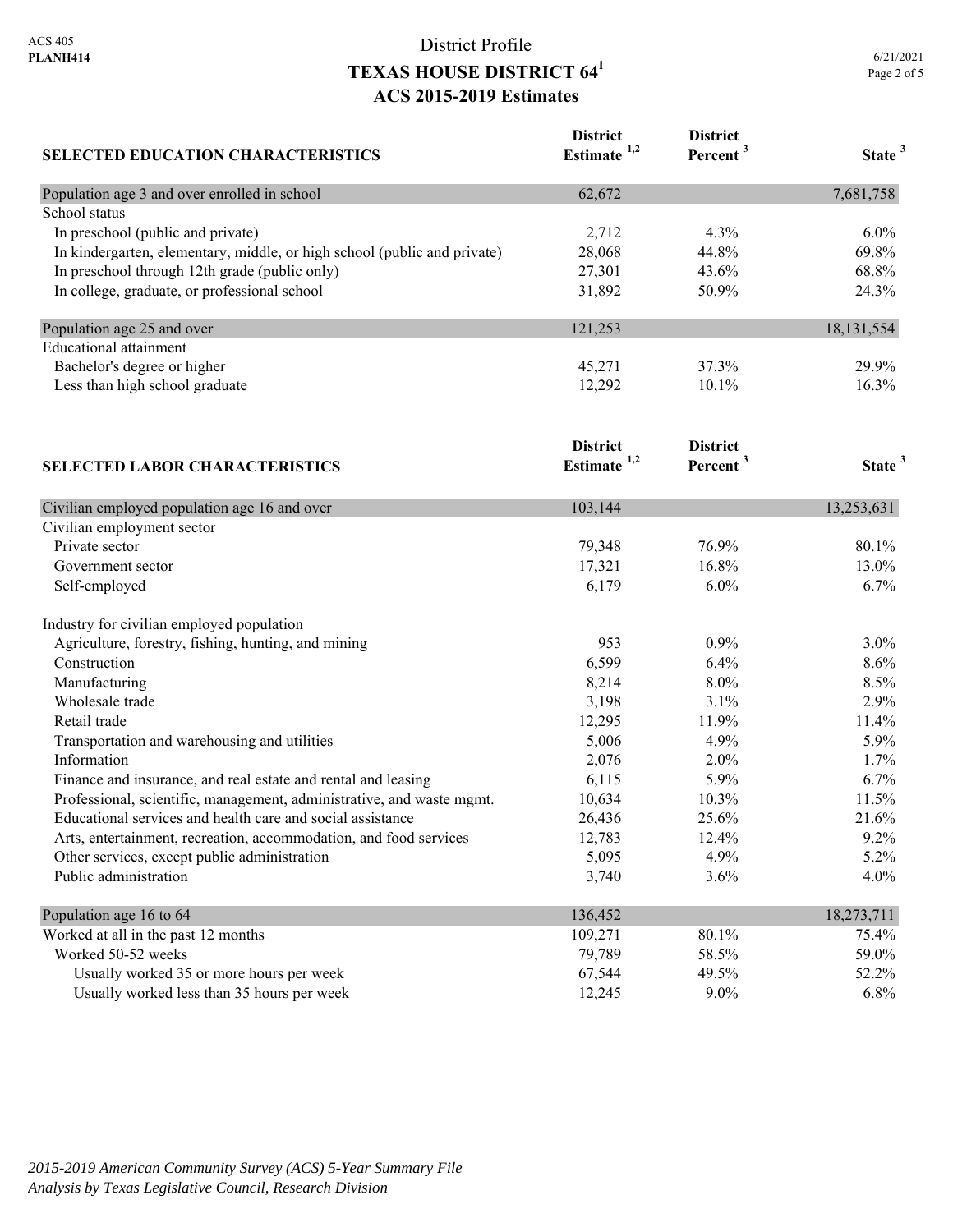| <b>SELECTED LABOR CHARACTERISTICS (continued)</b>               | <b>District</b><br>Estimate $1,2$ | <b>District</b><br>Percent <sup>3</sup> | State <sup>3</sup> |
|-----------------------------------------------------------------|-----------------------------------|-----------------------------------------|--------------------|
|                                                                 |                                   |                                         |                    |
| Workers age 16 and over<br>Means of transportation to work      | 101,221                           |                                         | 13,115,511         |
| Public transportation                                           |                                   | 1.2%                                    | 1.4%               |
| Private vehicle                                                 | 1,207<br>89,554                   | 88.5%                                   | 90.5%              |
| Walk / bicycle / motorcycle                                     | 3,870                             | 3.8%                                    | 1.9%               |
| Taxi / other means                                              | 825                               | 0.8%                                    | 1.2%               |
| Worked at home                                                  | 5,765                             | 5.7%                                    | 5.0%               |
|                                                                 |                                   |                                         |                    |
| Travel time to work <sup>5</sup>                                |                                   |                                         |                    |
| Less than 15 minutes                                            | 26,158                            | 25.8%                                   | 23.6%              |
| 15 minutes to 29 minutes                                        | 31,320                            | 30.9%                                   | 34.2%              |
| 30 minutes to 44 minutes                                        | 18,985                            | 18.8%                                   | 20.8%              |
| 45 minutes to 59 minutes                                        | 10,260                            | 10.1%                                   | 8.3%               |
| 60 minutes or more                                              | 8,733                             | 8.6%                                    | 8.1%               |
|                                                                 | <b>District</b>                   | <b>District</b>                         |                    |
| <b>SELECTED INCOME CHARACTERISTICS</b>                          | Estimate $1,2$                    | Percent <sup>3</sup>                    | State <sup>3</sup> |
| Persons in poverty <sup>6</sup>                                 | 24,101                            | 13.2%                                   | 14.7%              |
| Per capita income <sup>4</sup>                                  | \$31,615                          | NA                                      | \$31,277           |
| Number of households                                            | 66,251                            |                                         | 9,691,647          |
| Annual household income                                         |                                   |                                         |                    |
| Less than \$10,000                                              | 4,231                             | 6.4%                                    | 6.1%               |
| \$10,000 to \$24,999                                            | 6,993                             | 10.6%                                   | 12.9%              |
| \$25,000 to \$49,999                                            | 13,255                            | 20.0%                                   | 21.8%              |
| \$50,000 to \$99,999                                            | 21,341                            | 32.2%                                   | 30.1%              |
| \$100,000 to \$199,999                                          | 16,332                            | 24.7%                                   | 21.7%              |
| \$200,000 and over                                              | 4,099                             | 6.2%                                    | 7.4%               |
| Households with social security income                          | 16,159                            | 24.4%                                   | 25.6%              |
| Households with supplemental security income (SSI)              | 2,278                             | 3.4%                                    | 4.7%               |
| Households with public assistance income'                       | 852                               | 1.3%                                    | 1.4%               |
| Households that received food stamps/SNAP in the past 12 months | 4,712                             | 7.1%                                    | 11.8%              |
| Number of families living in poverty                            | 2,618                             |                                         | 759,269            |
| With related children under age 18                              | 1,862                             | 71.1%                                   | 77.1%              |
| Married couple families                                         | 652                               | 24.9%                                   | 26.2%              |
| Single-parent families                                          | 1,210                             | 46.2%                                   | 50.9%              |
| Female head of household                                        | 1,021                             | 39.0%                                   | 44.4%              |
| Male head of household                                          | 189                               | 7.2%                                    | 6.4%               |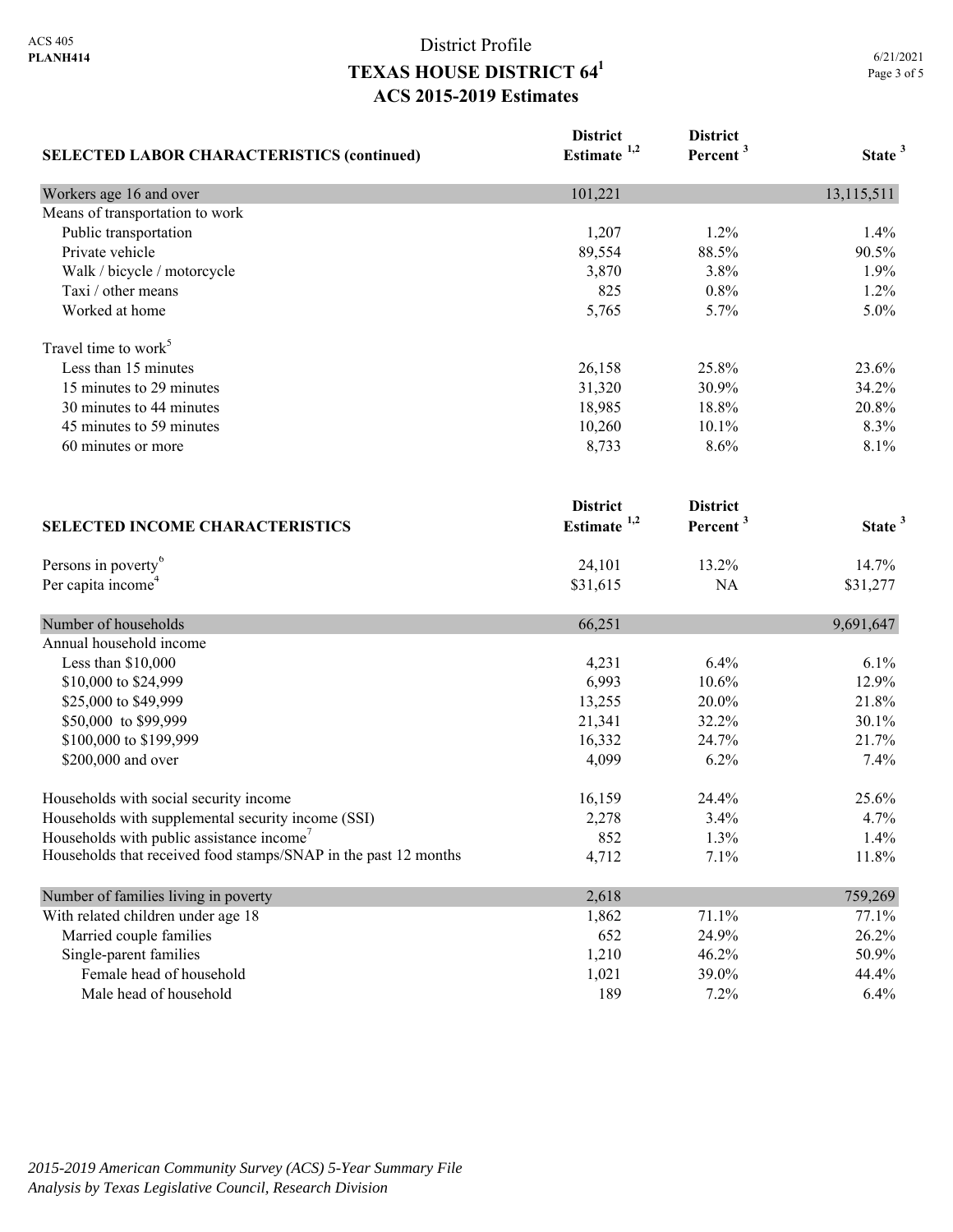6/21/2021 Page 4 of 5

| <b>SELECTED HOUSING CHARACTERISTICS</b>                                             | <b>District</b><br>Estimate $1,2$ | <b>District</b><br>Percent <sup>3</sup> | State <sup>3</sup> |
|-------------------------------------------------------------------------------------|-----------------------------------|-----------------------------------------|--------------------|
| Number of housing units                                                             | 71,874                            |                                         | 10,937,026         |
| Age of housing                                                                      |                                   |                                         |                    |
| Built in 2010 or later                                                              | 7,406                             | 10.3%                                   | 10.4%              |
| Built between 2000 and 2009                                                         | 19,148                            | 26.6%                                   | 19.3%              |
| Built between 1990 and 1999                                                         | 13,527                            | 18.8%                                   | 15.2%              |
| Built between 1970 and 1989                                                         | 21,041                            | 29.3%                                   | 31.4%              |
| Built before 1970                                                                   | 10,752                            | 15.0%                                   | 23.7%              |
| Occupancy status                                                                    |                                   |                                         |                    |
| Owner-occupied                                                                      | 38,540                            | 53.6%                                   | 54.9%              |
| Renter-occupied                                                                     | 27,711                            | 38.6%                                   | 33.7%              |
| Vacant                                                                              | 5,623                             | 7.8%                                    | 11.4%              |
| Median gross rent (contract rent plus estimated utility and fuel cost) <sup>4</sup> | \$1,107                           | NA                                      | \$1,045            |
| Median value of owner-occupied housing units <sup>4</sup>                           | \$222,000                         | NA                                      | \$172,500          |
| Number of owner-occupied housing units                                              | 38,540                            |                                         | 6,004,802          |
| Value of owner-occupied housing                                                     |                                   |                                         |                    |
| Less than \$50,000                                                                  | 2,352                             | 6.1%                                    | 8.9%               |
| \$50,000 to \$99,999                                                                | 2,346                             | 6.1%                                    | 16.5%              |
| \$100,000 to \$199,999                                                              | 11,391                            | 29.6%                                   | 32.2%              |
| \$200,000 to \$499,999                                                              | 20,921                            | 54.3%                                   | 34.8%              |
| \$500,000 and above                                                                 | 1,530                             | 4.0%                                    | 7.6%               |
| Selected monthly owner costs as a percentage of household income <sup>8</sup>       |                                   |                                         |                    |
| 35 percent or more                                                                  | 5,463                             | 14.2%                                   | 15.3%              |
| 20 to 34.9 percent                                                                  | 11,578                            | 30.0%                                   | 24.9%              |
| Less than 20 percent                                                                | 21,336                            | 55.4%                                   | 59.0%              |
| Vehicles available in owner-occupied housing units                                  |                                   |                                         |                    |
| No vehicle                                                                          | 302                               | 0.8%                                    | 2.1%               |
| One or more vehicles                                                                | 38,238                            | 99.2%                                   | 97.9%              |
| Number of renter-occupied housing units                                             | 27,711                            |                                         | 3,686,845          |
| Gross rent <sup>9</sup>                                                             |                                   |                                         |                    |
| Less than \$500                                                                     | 504                               | 1.8%                                    | 6.2%               |
| \$500 to \$749                                                                      | 2,909                             | 10.5%                                   | 13.4%              |
| \$750 to \$999                                                                      | 6,962                             | 25.1%                                   | 24.2%              |
| \$1,000 to \$1,249                                                                  | 6,877                             | 24.8%                                   | 20.7%              |
| \$1,250 and above                                                                   | 9,363                             | 33.8%                                   | 30.5%              |
| Gross rent as a percentage of household income <sup>8</sup>                         |                                   |                                         |                    |
| 35 percent or more                                                                  | 11,899                            | 42.9%                                   | 35.9%              |
| 20 to 34.9 percent                                                                  | 8,755                             | 31.6%                                   | 32.1%              |
| Less than 20 percent                                                                | 5,190                             | 18.7%                                   | 24.9%              |
| Vehicles available in renter-occupied housing units                                 |                                   |                                         |                    |
| No vehicle                                                                          | 1,779                             | 6.4%                                    | 10.5%              |
| One or more vehicles                                                                | 25,932                            | 93.6%                                   | 89.5%              |